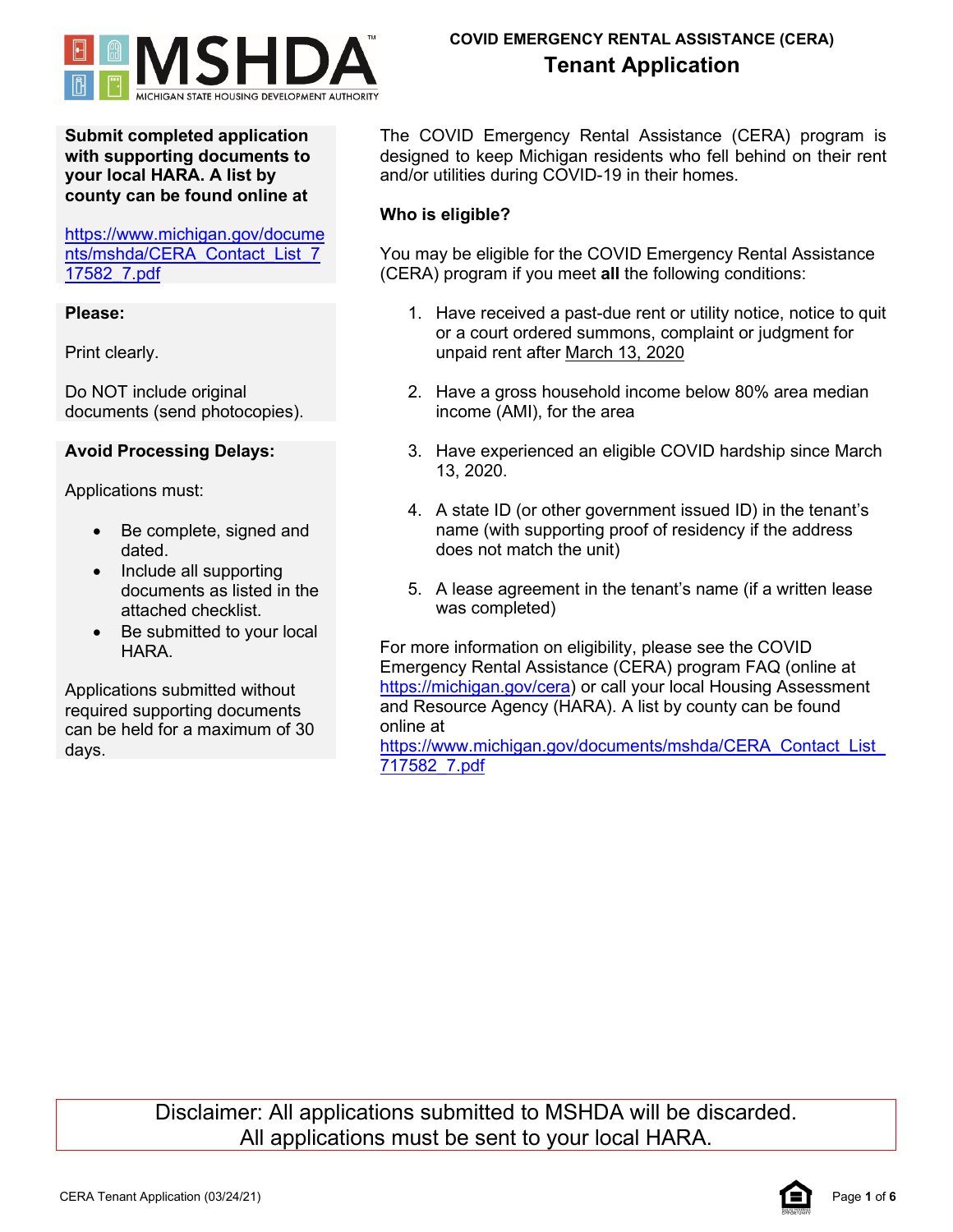

#### **1. Tenant Information**

| Date of Birth (mm/dd/yyyy)                                                                                                                     | Social Security Number                     |                            |  |
|------------------------------------------------------------------------------------------------------------------------------------------------|--------------------------------------------|----------------------------|--|
| Race                                                                                                                                           | Ethnicity                                  | <b>Disabling Condition</b> |  |
| American Indian or Alaskan Native<br>Asian<br>П<br><b>Black or African American</b><br>Native Hawaiian or Other Pacific Islander<br>П<br>White | Non-Hispanic/Non-Latino<br>Hispanic/Latino | $\Box$ Yes<br>$\Box$ No    |  |
|                                                                                                                                                |                                            |                            |  |
|                                                                                                                                                |                                            |                            |  |
|                                                                                                                                                |                                            |                            |  |

### **2. Household Information** – List all other persons living with you.

| Full Name                               | Date of Birth (mm/dd/yyyy)                                                                                                                                                          | Social Security Number                     |                            |
|-----------------------------------------|-------------------------------------------------------------------------------------------------------------------------------------------------------------------------------------|--------------------------------------------|----------------------------|
| Gender                                  | Race                                                                                                                                                                                | Ethnicity                                  | <b>Disabling Condition</b> |
| Female<br>Male<br>Gender Non-Conforming | American Indian or Alaskan Native<br>Asian<br><b>Black or African American</b><br>Native Hawaiian or Other Pacific Islander<br>White                                                | Non-Hispanic/Non-Latino<br>Hispanic/Latino | Yes<br>ΙI<br>∩ No          |
| Veteran                                 | Relationship to Head of Household                                                                                                                                                   |                                            |                            |
| Yes<br>l No                             | Head of Household's child<br>Head of Household's spouse or partner<br>Head of Household's other relation member (other relation to head of household)<br>Other: non-relation member |                                            |                            |

| Full Name                                         | Date of Birth (mm/dd/yyyy)                                                                                                                                                          | Social Security Number                     |                            |
|---------------------------------------------------|-------------------------------------------------------------------------------------------------------------------------------------------------------------------------------------|--------------------------------------------|----------------------------|
| Gender                                            | Race                                                                                                                                                                                | Ethnicity                                  | <b>Disabling Condition</b> |
| Female<br>П<br>Male<br>Gender Non-Conforming<br>П | American Indian or Alaskan Native<br>Asian<br><b>Black or African American</b><br>Native Hawaiian or Other Pacific Islander<br>П<br>White                                           | Non-Hispanic/Non-Latino<br>Hispanic/Latino | $\Box$<br>Yes<br>$\Box$ No |
| Veteran                                           | Relationship to Head of Household                                                                                                                                                   |                                            |                            |
| Yes<br>$\Box$ No                                  | Head of Household's child<br>Head of Household's spouse or partner<br>Head of Household's other relation member (other relation to head of household)<br>Other: non-relation member |                                            |                            |

| Full Name                                                    | Date of Birth (mm/dd/yyyy)                                                                                                                                                          |           | Social Security Number                     |                            |
|--------------------------------------------------------------|-------------------------------------------------------------------------------------------------------------------------------------------------------------------------------------|-----------|--------------------------------------------|----------------------------|
| Gender                                                       | Race                                                                                                                                                                                | Ethnicity |                                            | <b>Disabling Condition</b> |
| Female<br>$\mathsf{L}$<br>П<br>Male<br>Gender Non-Conforming | American Indian or Alaskan Native<br>Asian<br><b>Black or African American</b><br>Native Hawaiian or Other Pacific Islander<br>$\Box$<br>White                                      |           | Non-Hispanic/Non-Latino<br>Hispanic/Latino | Yes<br>П<br>П<br>No        |
| Veteran                                                      | Relationship to Head of Household                                                                                                                                                   |           |                                            |                            |
| Yes<br>$\Box$<br>$\Box$ No                                   | Head of Household's child<br>Head of Household's spouse or partner<br>Head of Household's other relation member (other relation to head of household)<br>Other: non-relation member |           |                                            |                            |

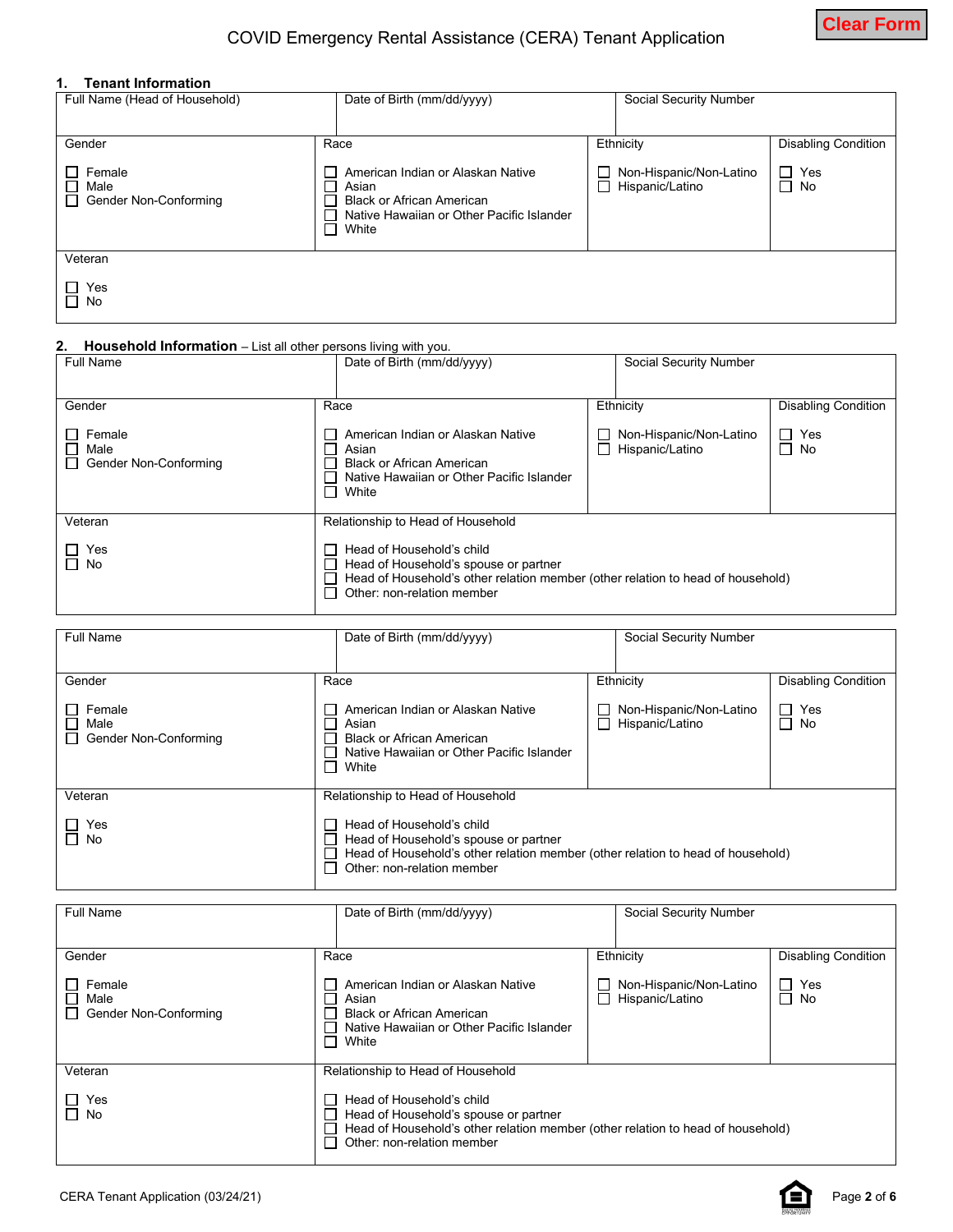| <b>Full Name</b>                               | Date of Birth (mm/dd/yyyy)<br><b>Social Security Number</b>                                                                                                                                                                                |                                            |                            |  |
|------------------------------------------------|--------------------------------------------------------------------------------------------------------------------------------------------------------------------------------------------------------------------------------------------|--------------------------------------------|----------------------------|--|
|                                                |                                                                                                                                                                                                                                            |                                            |                            |  |
| Gender                                         | Race                                                                                                                                                                                                                                       | Ethnicity                                  |                            |  |
| Female<br>Male<br>□ Gender Non-Conforming      | American Indian or Alaskan Native<br>$\Box$<br>$\Box$<br>Asian<br>$\Box$<br><b>Black or African American</b><br>Native Hawaiian or Other Pacific Islander<br>П<br>П<br>White                                                               | Non-Hispanic/Non-Latino<br>Hispanic/Latino | $\Box$ Yes<br>П<br>No      |  |
| Veteran                                        | Relationship to Head of Household                                                                                                                                                                                                          |                                            |                            |  |
| Yes<br>∩ No                                    | Head of Household's child<br>ΙI<br>Head of Household's spouse or partner<br>П<br>Head of Household's other relation member (other relation to head of household)<br>$\Box$<br>П<br>Other: non-relation member                              |                                            |                            |  |
| <b>Full Name</b>                               | Date of Birth (mm/dd/yyyy)                                                                                                                                                                                                                 | Social Security Number                     |                            |  |
| Gender                                         | Race                                                                                                                                                                                                                                       | Ethnicity                                  | <b>Disabling Condition</b> |  |
| Female<br>Male<br><b>Gender Non-Conforming</b> | American Indian or Alaskan Native<br>ப<br>$\Box$<br>Asian<br>$\Box$<br><b>Black or African American</b><br>Native Hawaiian or Other Pacific Islander<br>П<br>П<br>White                                                                    | Non-Hispanic/Non-Latino<br>Hispanic/Latino |                            |  |
| Veteran                                        | Relationship to Head of Household                                                                                                                                                                                                          |                                            |                            |  |
| Yes<br>$\Box$ No                               | Head of Household's child<br>$\Box$<br>Head of Household's spouse or partner<br>ப<br>Head of Household's other relation member (other relation to head of household)<br>П<br>Other: non-relation member<br>П                               |                                            |                            |  |
| <b>Full Name</b>                               | Date of Birth (mm/dd/yyyy)                                                                                                                                                                                                                 | Social Security Number                     |                            |  |
|                                                |                                                                                                                                                                                                                                            |                                            |                            |  |
| Gender                                         | Race                                                                                                                                                                                                                                       | Ethnicity                                  | <b>Disabling Condition</b> |  |
| Female<br>Male<br>Gender Non-Conforming        | American Indian or Alaskan Native<br>Non-Hispanic/Non-Latino<br>ப<br>Hispanic/Latino<br>$\Box$<br>Asian<br>$\Box$<br><b>Black or African American</b><br>$\Box$<br>П<br>Native Hawaiian or Other Pacific Islander<br>White<br>$\Box$       |                                            | $\Box$ Yes<br>$\Box$<br>No |  |
| Veteran                                        | Relationship to Head of Household                                                                                                                                                                                                          |                                            |                            |  |
| Yes<br>$\Box$ No                               | Head of Household's child<br>$\blacksquare$<br>Head of Household's spouse or partner<br>$\mathsf{L}$<br>Head of Household's other relation member (other relation to head of household)<br>$\mathsf{L}$<br>Other: non-relation member<br>П |                                            |                            |  |
| Full Name                                      | Date of Birth (mm/dd/yyyy)                                                                                                                                                                                                                 | Social Security Number                     |                            |  |
| Gender                                         | Race                                                                                                                                                                                                                                       | Ethnicity                                  | <b>Disabling Condition</b> |  |
| Female<br>Male<br>Gender Non-Conforming        | American Indian or Alaskan Native<br>Non-Hispanic/Non-Latino<br>Hispanic/Latino<br>$\Box$<br>Asian<br>$\Box$<br><b>Black or African American</b><br>Native Hawaiian or Other Pacific Islander<br>П<br>White                                |                                            | $\Box$ Yes<br>$\Box$ No    |  |
| Veteran                                        | Relationship to Head of Household                                                                                                                                                                                                          |                                            |                            |  |
| Yes<br>No                                      | Head of Household's child<br>ப<br>Head of Household's spouse or partner<br>Head of Household's other relation member (other relation to head of household)<br>Other: non-relation member<br>$\mathsf{L}$                                   |                                            |                            |  |

*\*Complete additional pages as needed to respond for all household members*

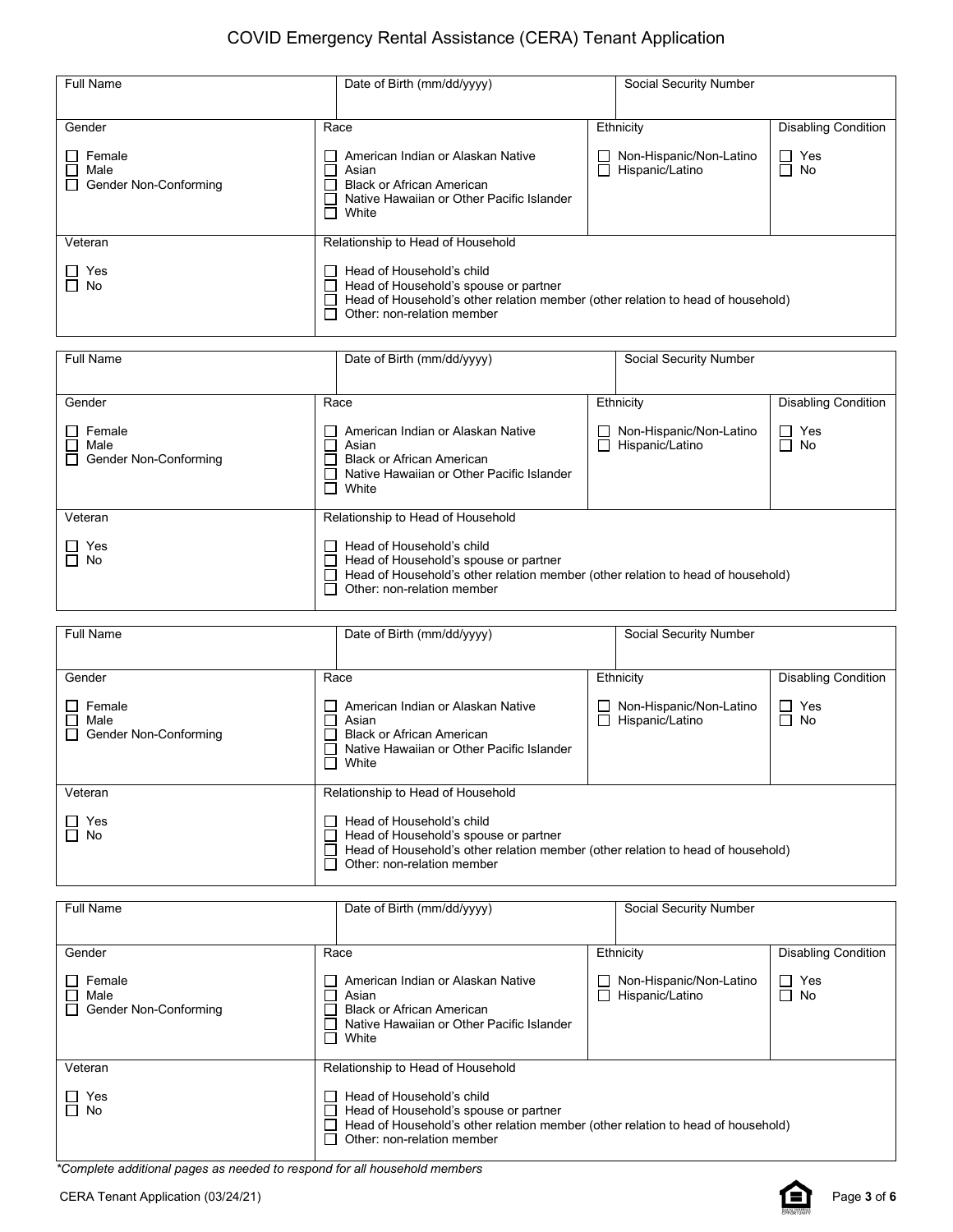#### **3. Household (Contract Unit) Address**

| Address (number, street, and apt. or suite no.) | City | State | Zip Code |
|-------------------------------------------------|------|-------|----------|
|                                                 |      |       |          |
| County                                          |      |       |          |
|                                                 |      |       |          |

### **4. Mailing Address, if different than above**

| Address (number, street, and apt. or suite no.) | City | State | Zip<br>Code |
|-------------------------------------------------|------|-------|-------------|
|                                                 |      |       |             |

#### **5. Contact Information**

| Dh.<br>Number<br>hone | Contact name and number to leave messages | .<br>Email<br>I Address |
|-----------------------|-------------------------------------------|-------------------------|
|                       |                                           |                         |

### **6. COVID Hardship**

| Please check the box/es of the situations that apply to your household.                                                                                                                                                                                                                |
|----------------------------------------------------------------------------------------------------------------------------------------------------------------------------------------------------------------------------------------------------------------------------------------|
| One or more individual in the household qualified for unemployment benefits, or<br>has experienced a reduction in household income, or<br>incurred significant costs, or<br>experienced other financial hardship due directly or indirectly to the COVID outbreak<br>none of the above |
| Are you at risk of homelessness or housing instability because of your past-due rent or eviction notice?                                                                                                                                                                               |
| Yes<br>$\Box$ No                                                                                                                                                                                                                                                                       |

**7. Household Income** – Does your household have any income?  $\Box$  **No**  $\Box$  **Yes**  $\rightarrow$  Total monthly household income \$

| Does your household receive benefits from the Food Assistance Program (FAP)? $\Box$ No $\Box$ Yes |  |  |  |  |  |
|---------------------------------------------------------------------------------------------------|--|--|--|--|--|
|                                                                                                   |  |  |  |  |  |

Please check **all** sources of income that your household received in the last 30 days (one month). **ATTACH PROOF**

 $\begin{tabular}{|l|l|} \hline \multicolumn{1}{|l|} \hline \multicolumn{1}{|l|} \hline \multicolumn{1}{|l|} \hline \multicolumn{1}{|l|} \hline \multicolumn{1}{|l|} \hline \multicolumn{1}{|l|} \hline \multicolumn{1}{|l|} \hline \multicolumn{1}{|l|} \hline \multicolumn{1}{|l|} \hline \multicolumn{1}{|l|} \hline \multicolumn{1}{|l|} \hline \multicolumn{1}{|l|} \hline \multicolumn{1}{|l|} \hline \multicolumn{1}{|l|} \hline \multicolumn{1}{|l|$ Supplemental Security Income (SSI)  $□$  Self-employment income  $□$  Worker's Compensation

Pension/retirement benefits  $\Box$  Unemployment  $\Box$  Money from family/friends

Veteran's benefits/Military allotments  $\hfill\Box$  Child Support  $\hfill\Box$  Other, please list:

Tribal payments (Energy Assistance/LIHEAP, tribal GA, casino/gambling profit sharing, land claims, etc.) Rental income or a land contract, mortgage, or other payment payable to a household member

| Household Member Name* | Source of Income<br>(include employer name, if applicable) | Rate of Pay or<br>Payment Amount | Number of hours<br>worked per week<br>(if applicable) | Payment Basis<br>(hourly, weekly,<br>monthly, etc.) |
|------------------------|------------------------------------------------------------|----------------------------------|-------------------------------------------------------|-----------------------------------------------------|
|                        |                                                            |                                  |                                                       |                                                     |
|                        |                                                            |                                  |                                                       |                                                     |
|                        |                                                            |                                  |                                                       |                                                     |
|                        |                                                            |                                  |                                                       |                                                     |
|                        |                                                            |                                  |                                                       |                                                     |

*\*Complete additional pages as needed to respond for all household members*

### **8. Rental Information**

| Number of Bedrooms in Unit | Move-in date                |
|----------------------------|-----------------------------|
|                            |                             |
|                            |                             |
| <b>Tenant Rent amount</b>  | Date of Last Payment        |
|                            |                             |
|                            |                             |
| Owner/Landlord Name        | Number of Months in Arrears |
|                            |                             |
|                            |                             |

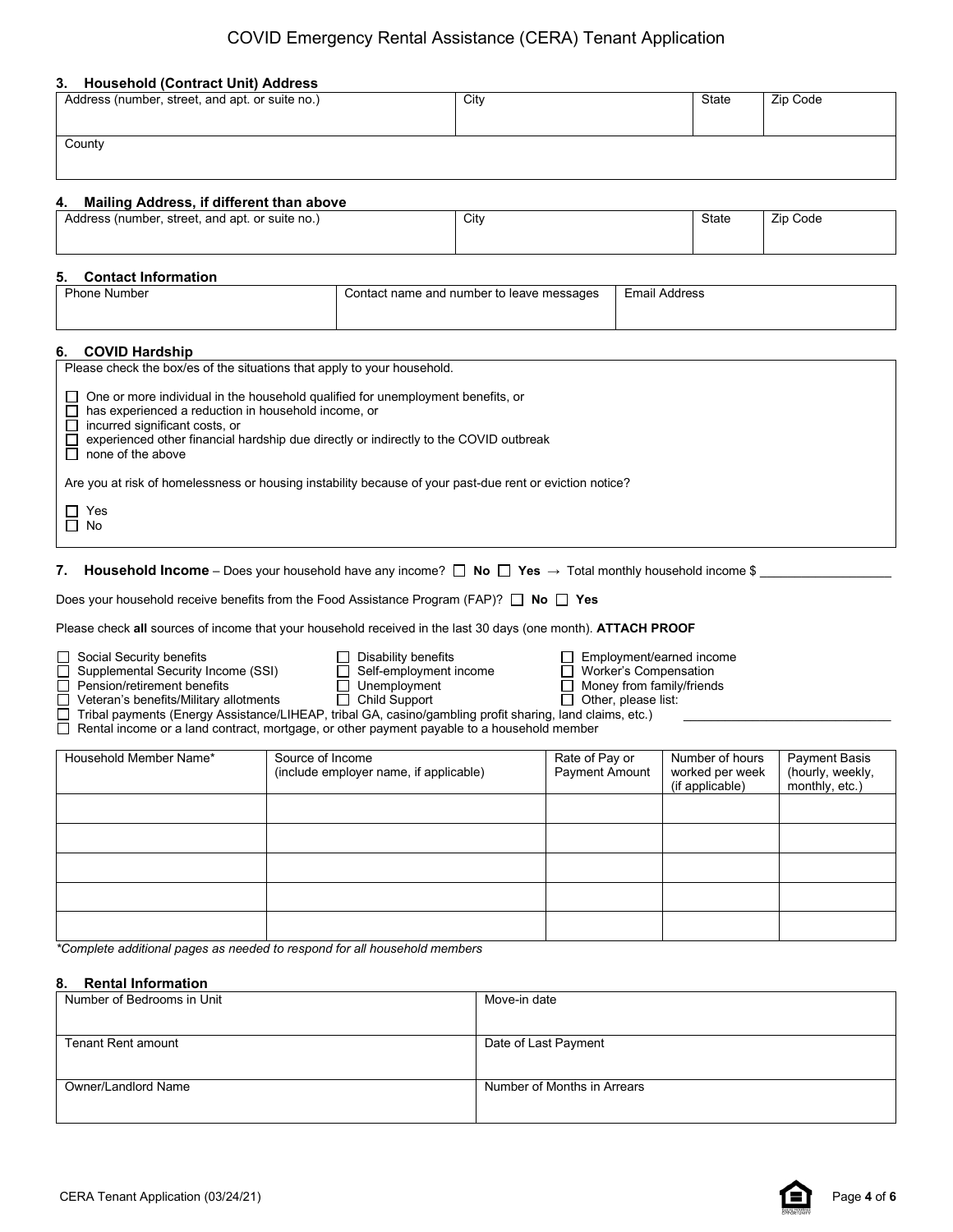| Are you past due or delinguent on your rent?                                                                                                   | Amount past due or delinquent | Total late fees amount |
|------------------------------------------------------------------------------------------------------------------------------------------------|-------------------------------|------------------------|
|                                                                                                                                                |                               |                        |
| □ Yes                                                                                                                                          |                               |                        |
| $\Box$ No                                                                                                                                      |                               |                        |
|                                                                                                                                                |                               |                        |
| Is your rent subsidized by another program such as the Housing Choice Voucher Program, Section 8, Project Based Voucher, Public Housing, etc.? |                               |                        |
|                                                                                                                                                |                               |                        |
| Yes<br>$\Box$                                                                                                                                  |                               |                        |
| $\Box$ No                                                                                                                                      |                               |                        |
|                                                                                                                                                |                               |                        |
| Has the Owner/Landlord filed for eviction?                                                                                                     |                               |                        |
|                                                                                                                                                |                               |                        |
| Yes<br>$\perp$                                                                                                                                 |                               |                        |
| $\Box$ No                                                                                                                                      |                               |                        |
|                                                                                                                                                |                               |                        |

#### **9. Utility and Internet Information**

| Are you past due or delinquent on your utility payments?        |                         | Do you have home internet? If yes, would you like help paying your bill? |                                                |
|-----------------------------------------------------------------|-------------------------|--------------------------------------------------------------------------|------------------------------------------------|
| $\Box$ Yes – Must complete applicable box/es below<br>$\Box$ No |                         | $\Box$ Yes - Must provide Internet bill/statement<br>$\Box$ No           |                                                |
| Utility Type                                                    | <b>Utility Provider</b> | Amount past due or delinquent                                            | Tenant makes utility payment to                |
| <b>Electricity</b>                                              |                         |                                                                          | Owner/Landlord<br><b>Utility Provider</b>      |
| <b>Utility Type</b>                                             | <b>Utility Provider</b> | Amount past due or delinquent                                            | Tenant makes utility payment to                |
| Gas/Propane/<br><b>Other Heat</b><br><b>Source</b>              |                         |                                                                          | Owner/Landlord<br>$\Box$ Utility Provider      |
| <b>Utility Type</b>                                             | <b>Utility Provider</b> | Amount past due or delinquent                                            | Tenant makes utility payment to                |
| Water                                                           |                         |                                                                          | Owner/Landlord<br><b>Utility Provider</b><br>П |
| <b>Utility Type</b>                                             | <b>Utility Provider</b> | Amount past due or delinquent                                            | Tenant makes utility payment to                |
| <b>Sewer</b>                                                    |                         |                                                                          | Owner/Landlord<br><b>Utility Provider</b><br>П |
| <b>Utility Type</b>                                             | <b>Utility Provider</b> | Amount past due or delinguent                                            | Tenant makes utility payment to                |
| Trash*                                                          |                         |                                                                          | Owner/Landlord<br><b>Utility Provider</b><br>П |

\*Trash arrears are allowed only if included with another utility bill

### **10. Tenant Certification**

| Initials | I understand that if funded, this application only resolves the issue of rent arrears and fees owed through the date of payment of rental<br>assistance, and that all other obligations of the Lease remain enforceable.                        |
|----------|-------------------------------------------------------------------------------------------------------------------------------------------------------------------------------------------------------------------------------------------------|
| Initials | I understand that if I receive program funds directly because my landlord or utility/internet provider has opted-out of the program that I<br>will pay the landlord or utility provider the program funds within five business days of receipt. |

### **11. Tenant Signature**

| I certify that, to the best of my knowledge and belief, all the information presented and attached to this application is true, correct, and complete in every |      |  |
|----------------------------------------------------------------------------------------------------------------------------------------------------------------|------|--|
| respect; fully discloses my household income from all sources; and accurately represents my/our current living circumstances. I understand providing           |      |  |
| false statements or information is grounds for denial of program assistance and potential state or federal prosecution. I authorize MSHDA, and any of          |      |  |
| its authorized representatives to verify the information provided in this application is true and correct. I also understand that additional information might |      |  |
| be required to move forward with this program and/or verify my eligibility for assistance.                                                                     |      |  |
| <b>Tenant Signature</b>                                                                                                                                        | Date |  |
|                                                                                                                                                                |      |  |